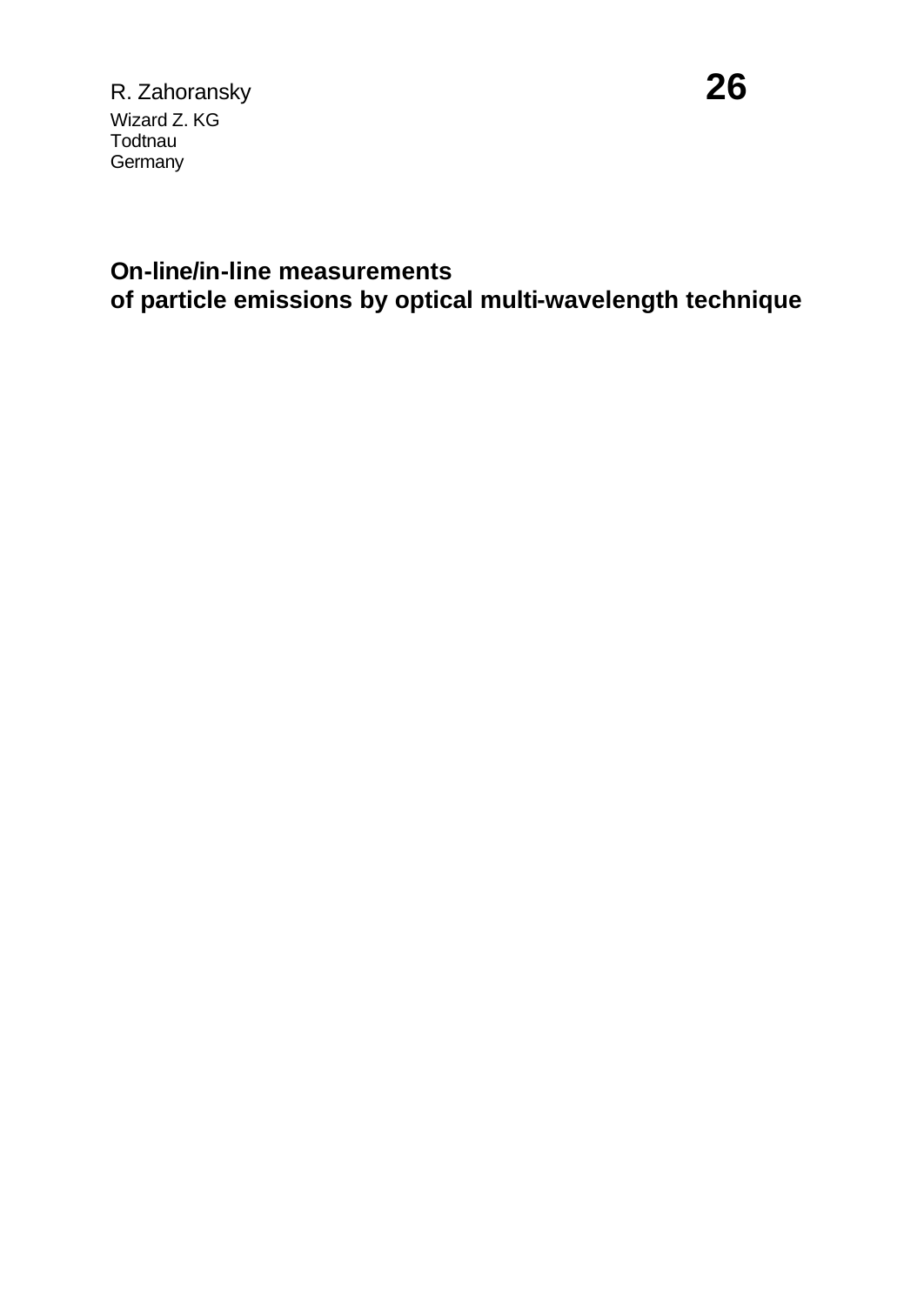## **ON-LINE/IN-LINE MEASUREMENTS OF PARTICLE EMISSIONS OF DIESEL ENGINES BY OPTICAL MULTI-WAVELENGTHS TECHNIQUE**

R.A. Zahoransky, E. Laile<sup>1</sup>, B. Terwey<sup>2</sup> and A. Konstandopoulos<sup>3</sup>

<sup>1</sup> WIZARD Zahoransky KG, Schwarzwaldstr. 3, 79674 Todtnau, Germany <sup>2</sup>Fachhochschule Offenburg, Badstr. 24, 77652 Offenburg, Germany <sup>3</sup> CE.R.T.H./CPERI, P.O. Box 361, 57001 Thermi/Thessaloniki, Greece

#### **Keywords**

Particle emissions, optical on-line/in-line measurements, non interfering measurements

#### **Abstract**

*A system for the on-line/in-line measurement of soot particle sizes and concentrations in the undiluted exhaust gas of diesel engines was developed and successfully tested. The unit uses the individual attenuations of three different laser wavelengths and is combined with an optical cell (white principle) with adjustable path lengths from 2.5 to 15 meters.*

### **1 Introduction**

Sharpened European and national regulations for the exhaust gas of diesel engines demand improved particle measurement systems for the periodic inspection and particle analysing tools for enhanced motor developments.

The importance of getting also a size information along with the concentration values has grown up with the up-coming discussion of the health effects of soot emissions.

The presented measurement system delivers both: Size and concentration information directly retrieved from the undiluted exhaust gas from vehicles on a chassis dynamometer and also from engines on motor test benches.

#### **2 Measurement unit**

The sensor head (Fig. 1,2) contains three laser diodes of different wavelengths which are combined in one focussed beam. The spectral attenuation of the three wavelengths is captured at a single detector and the particle diameter and concentration is evaluated by the use of the Mie theory [1] and shown on-line with the speed of 1 Hz.

A commercially available optical long-path-cell (Fig. 3, white principle) was modified with a new developed purging and flushing system. This unit has a base path length of 62.5 cm, and allows an adjustment of the optical path length from 2.5 to 15 m by a mirror system.



Fig 1: Schematic of the new sensor



Fig. 2: Sensor head with supply and interface unit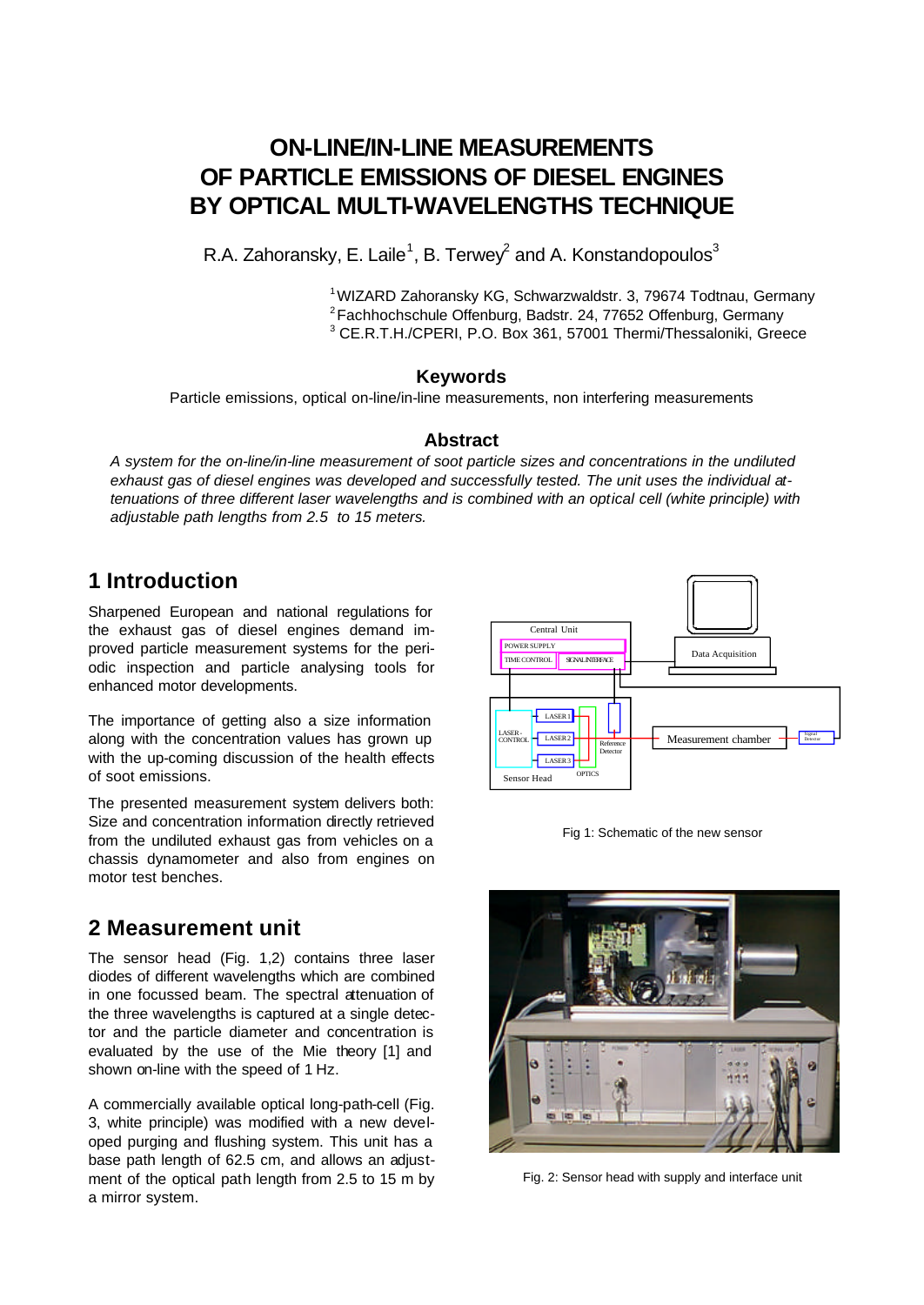

The measurement cell and the exhaust gas tubes are heated and thermo-controlled to avoid conflicts with deposition and interferences by condensation i.e. formation of water droplets.

Temperatures and pressures are recorded to allow the calculation of standard conditions.

The use of the longpath-cell enlarged the dynamic range of measurable concentrations compared to previous measurements within a long tube [2,3] so effectively, that also measurements at engines with filter aftertreatment systems are intended.

Fig 3: Sensor with optical

Fig. 3 shows the sensor, consisting of the signal detector and the transmitting unit adapted to the long-path-cell at the bottom side.

#### **3 Results**

The on-line graphs in Fig. 4 contains the whole aerosol information:

- Å Mean Diameter:
- Ç Volume concentration
- **E** Raw intensities of the three lasers
- Ñ Theoretical field



Fig. 4: On-line graph of the system



Fig. 5 a-d: Results of an AUD 1,9l TD on a chassis dynamometer

Fig. 5 shows the detailed results of this specific measurement. Different loads, starting with idle conditions, under constant speed of rotation are recorded for an AUDI 1,9l TD on a chassis dynamometer (Fig. 5d).

The graphs show clearly that the mean diameter of the emitted particles are well below 100 nm (Fig. 5a). The Mie calculations are based on the assumptions of a log-normal distribution and spherical